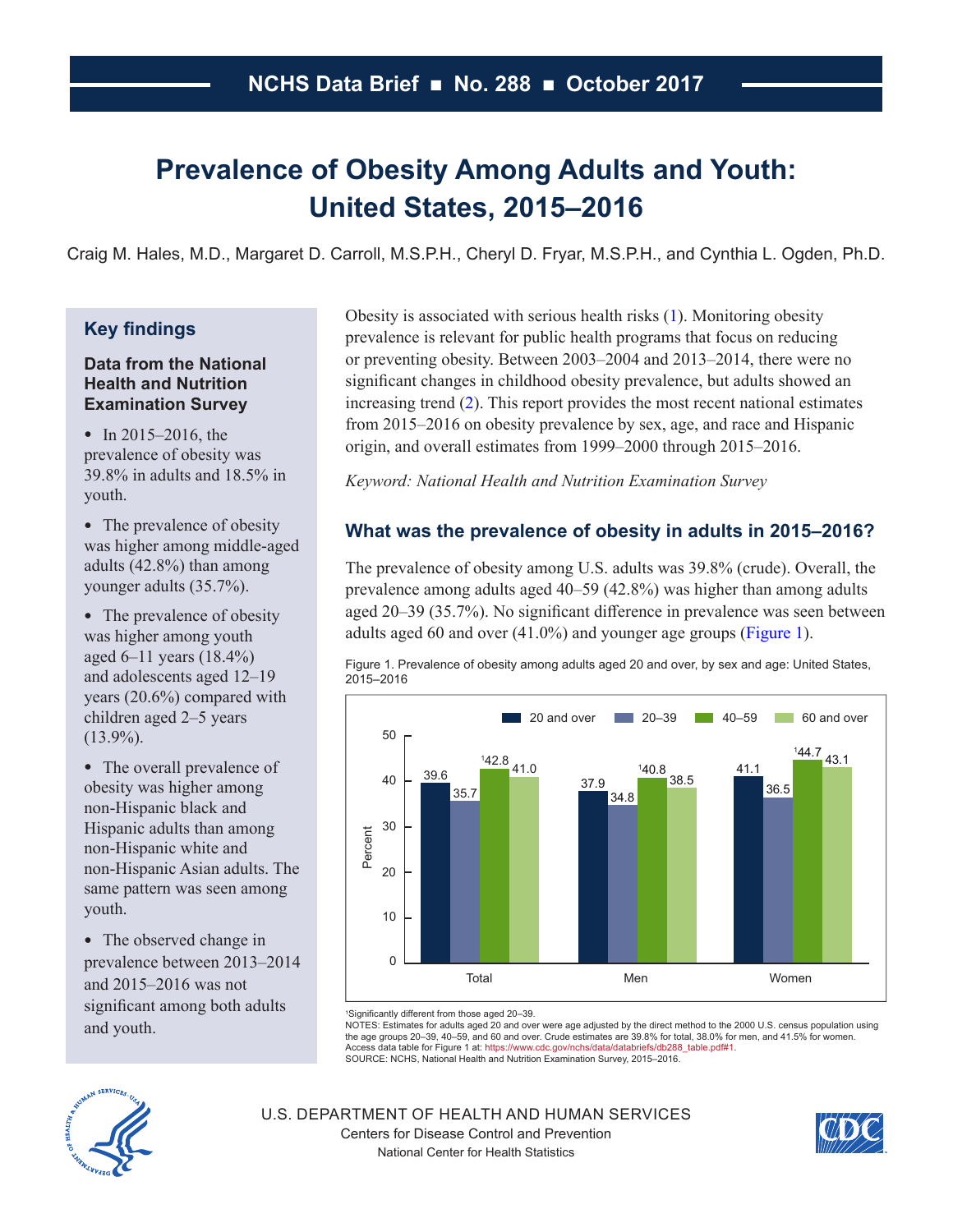Among both men and women, the prevalence of obesity followed a similar pattern by age. Men aged 40–59 (40.8%) had a higher prevalence of obesity than men aged 20–39 (34.8%). Women aged 40–59 (44.7%) had a higher prevalence of obesity than women aged 20–39 (36.5%). For both men and women, the prevalence of obesity among those aged 60 and over was not significantly different from the prevalence among those aged 20–39 or 40–59.

There was no significant difference in the prevalence of obesity between men and women overall or by age group.

# **Were there differences in the prevalence of obesity among adults by race and Hispanic origin in 2015–2016?**

The prevalence of obesity was lower among non-Hispanic Asian adults (12.7%) compared with all other race and Hispanic-origin groups. Hispanic (47.0%) and non-Hispanic black (46.8%) adults had a higher prevalence of obesity than non-Hispanic white adults (37.9%). The pattern among women was similar to the pattern in the overall adult population. The prevalence of obesity was 38.0% in non-Hispanic white, 54.8% in non-Hispanic black, 14.8% in non-Hispanic Asian, and 50.6% in Hispanic women. Among men, the prevalence of obesity was lower in non-Hispanic Asian adults (10.1%) compared with non-Hispanic white (37.9%), non-Hispanic black (36.9%), and Hispanic (43.1%) men. Non-Hispanic black men had a lower prevalence of obesity than Hispanic men, but there was no significant difference between non-Hispanic black and non-Hispanic white men (Figure 2).



Figure 2. Age-adjusted prevalence of obesity among adults aged 20 and over, by sex and race and Hispanic origin: United States, 2015–2016

1 Significantly different from non-Hispanic Asian persons.

2 Significantly different from non-Hispanic white persons.

3 Significantly different from Hispanic persons.

4 Significantly different from women of same race and Hispanic origin.

NOTES: All estimates are age adjusted by the direct method to the 2000 U.S. census population using the age groups 20–39, 40–59, and 60 and over. Access data table for Figure 2 at: https://www.cdc.gov/nchs/data/databriefs/db288\_table.pdf#2 SOURCE: NCHS, National Health and Nutrition Examination Survey, 2015–2016.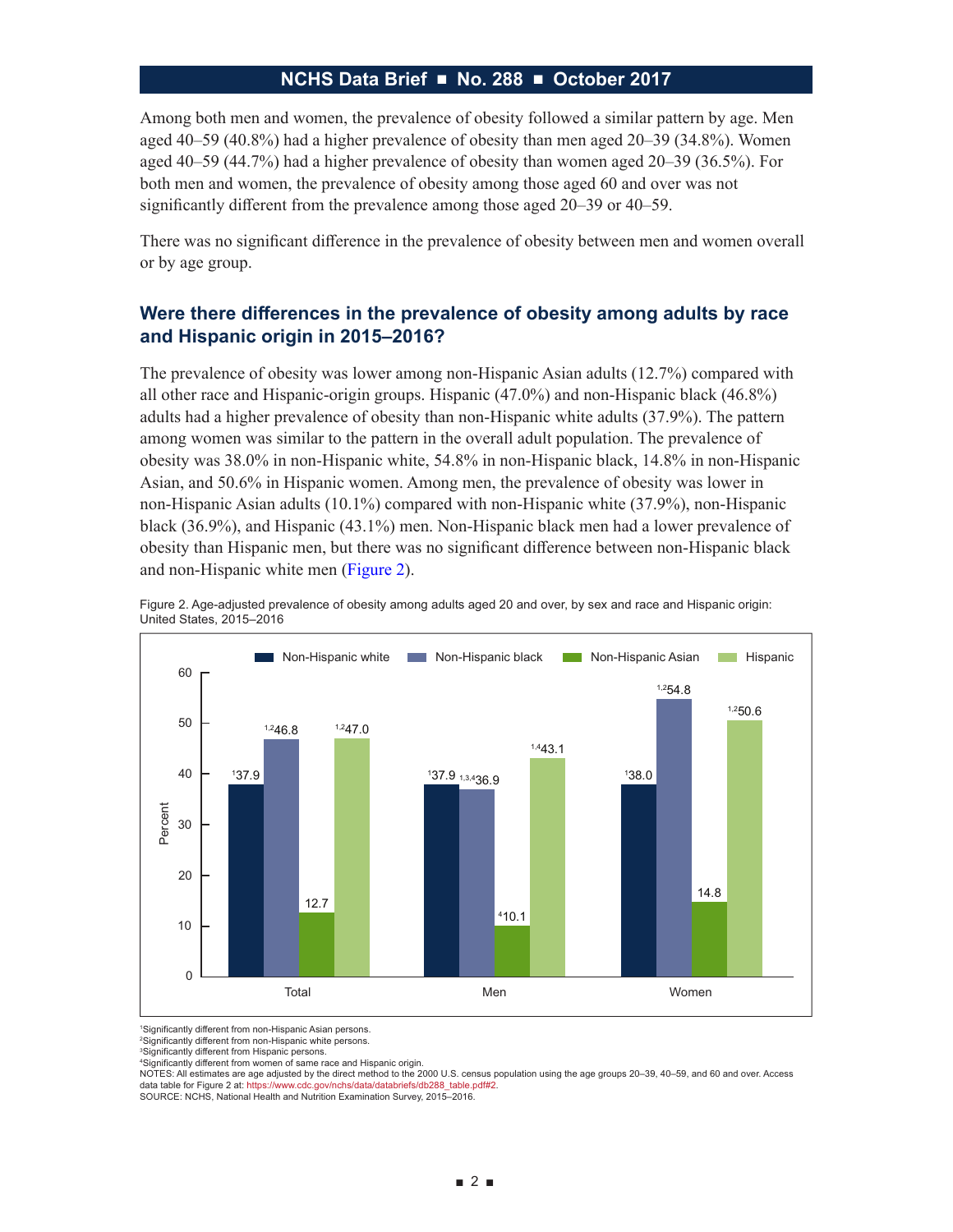Among non-Hispanic black, non-Hispanic Asian, and Hispanic adults, women had a higher prevalence of obesity than men. There was no significant difference in prevalence between non-Hispanic white men and women.

### **What was the prevalence of obesity among youth aged 2–19 years in 2015–2016?**

The prevalence of obesity among U.S. youth was 18.5% in 2015–2016. Overall, the prevalence of obesity among adolescents (12–19 years) (20.6%) and school-aged children (6–11 years) (18.4%) was higher than among preschool-aged children (2–5 years) (13.9%). School-aged boys (20.4%) had a higher prevalence of obesity than preschool-aged boys (14.3%). Adolescent girls (20.9%) had a higher prevalence of obesity than preschool-aged girls (13.5%) (Figure 3).

There was no significant difference in the prevalence of obesity between boys and girls overall or by age group.





1 Significantly different from those aged 2–5 years.

NOTE: Access data table for Figure 3 at: https://www.cdc.gov/nchs/data/databriefs/db288\_table.pdf#3.<br>SOURCE: NCHS, National Health and Nutrition Examination Survey, 2015–2016.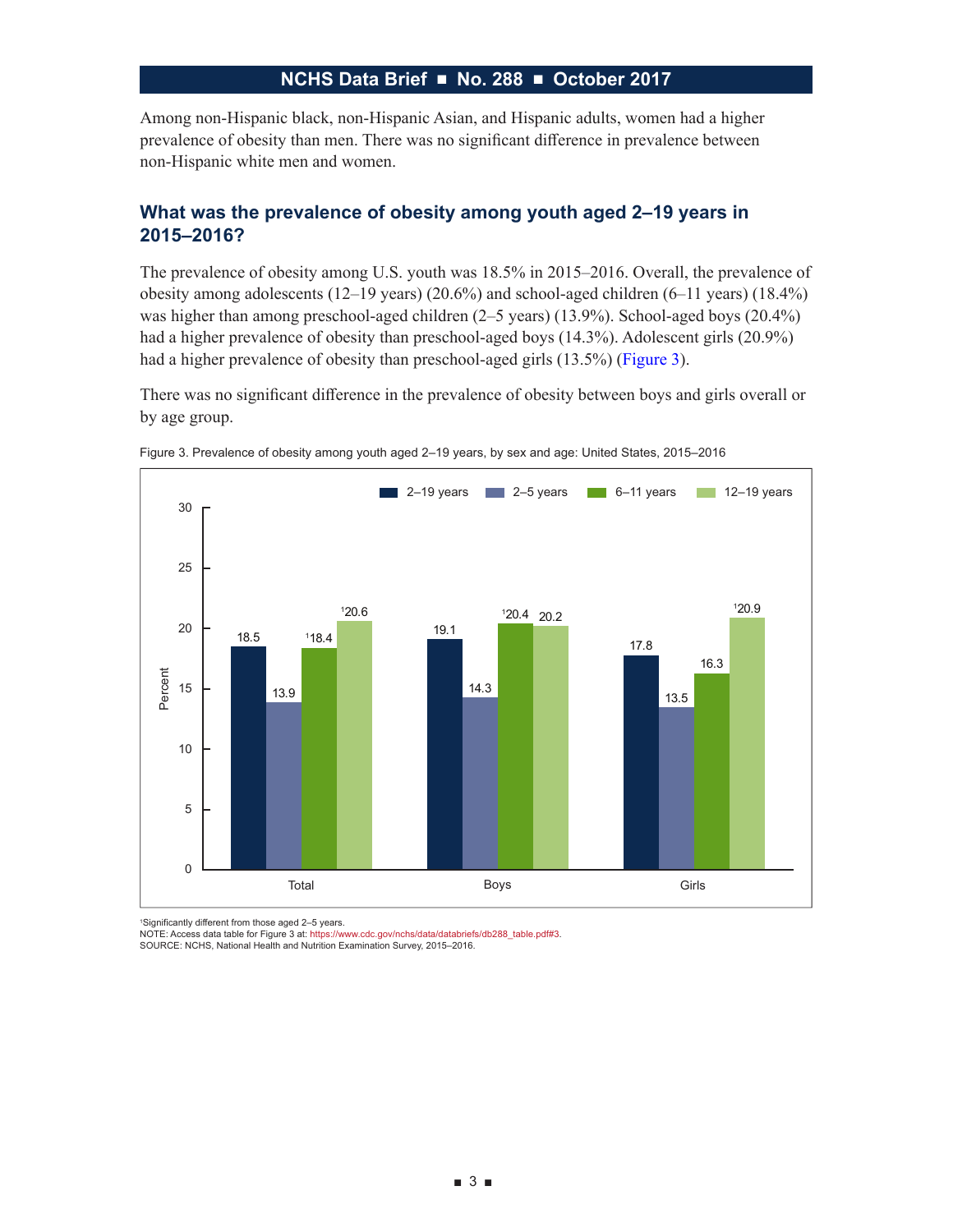# **Were there differences in the prevalence of obesity among youth aged 2–19 years by race and Hispanic origin in 2015–2016?**

The prevalence of obesity among non-Hispanic black (22.0%) and Hispanic (25.8%) youth was higher than among both non-Hispanic white (14.1%) and non-Hispanic Asian (11.0%) youth. There were no significant differences in the prevalence of obesity between non-Hispanic white and non-Hispanic Asian youth or between non-Hispanic black and Hispanic youth. The pattern among girls was similar to the pattern in all youth. The prevalence of obesity was 25.1% in non-Hispanic black, 23.6% in Hispanic, 13.5% in non-Hispanic white, and 10.1% in non-Hispanic Asian girls. The pattern among boys was similar to the pattern in all youth, except Hispanic boys (28.0%) had a higher prevalence of obesity than non-Hispanic black boys (19.0%) (Figure 4).

There were no significant differences in the prevalence of obesity between boys and girls by race and Hispanic origin.





1 Significantly different from non-Hispanic Asian persons.

2 Significantly different from non-Hispanic white persons.

3 Significantly different from non-Hispanic black persons.

NOTE: Access data table for Figure 4 at: https://www.cdc.gov/nchs/data/databriefs/db288\_table.pdf#4.

SOURCE: NCHS, National Health and Nutrition Examination Survey, 2015–2016.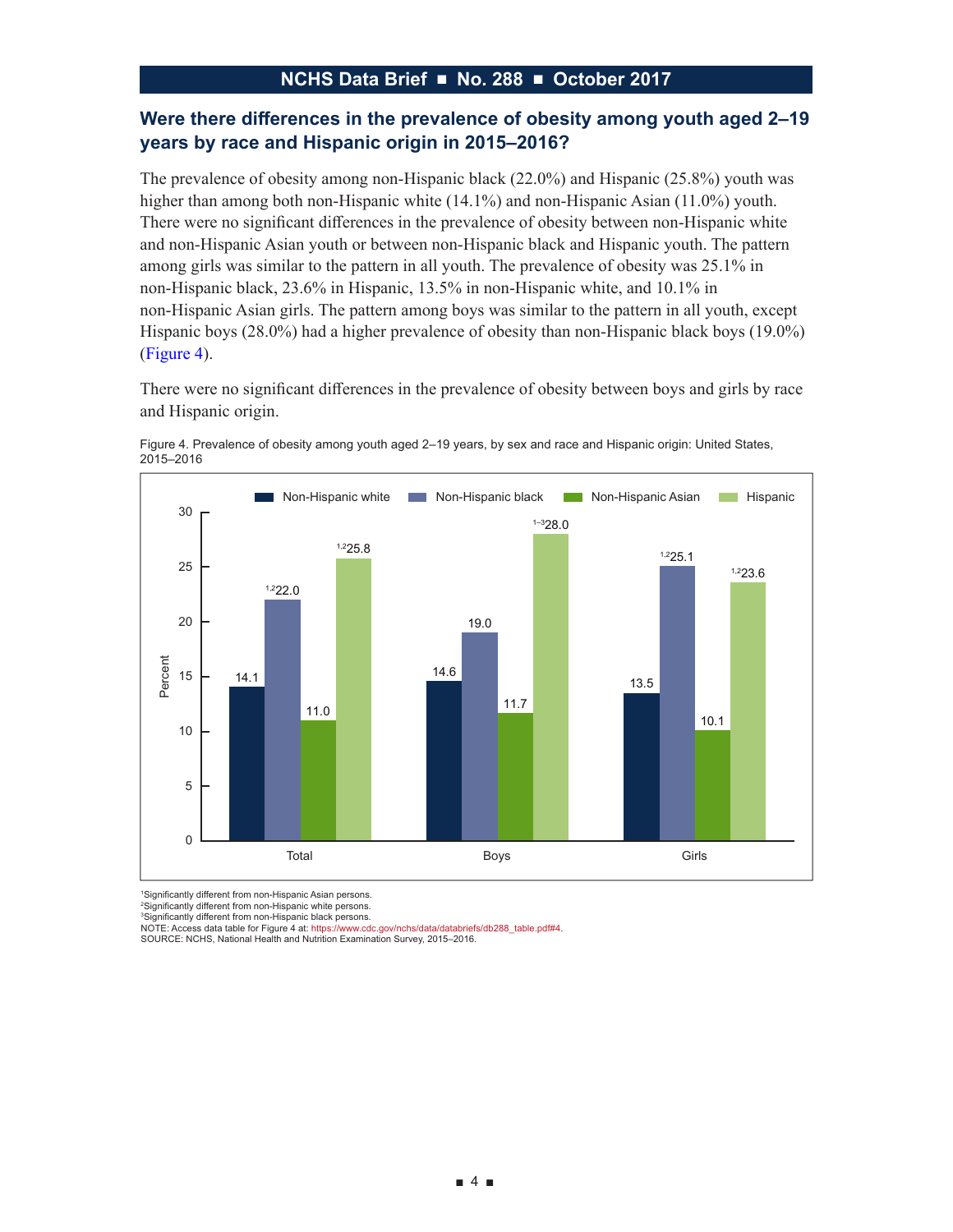### **What are the trends in adult and childhood obesity?**

From 1999–2000 through 2015–2016, a significantly increasing trend in obesity was observed in both adults and youth. The observed change in prevalence between 2013–2014 and 2015–2016, however, was not significant among both adults and youth (Figure 5).





1 Significant increasing linear trend from 1999–2000 through 2015–2016.

NOTES: All estimates for adults are age adjusted by the direct method to the 2000 U.S. census population using the age groups 20–39, 40–59, and 60 and over. Access data table for Figure 5 at: https://www.cdc.gov/nchs/data/databriefs/db288\_table.pdf#5.

SOURCE: NCHS, National Health and Nutrition Examination Survey, 1999–2016.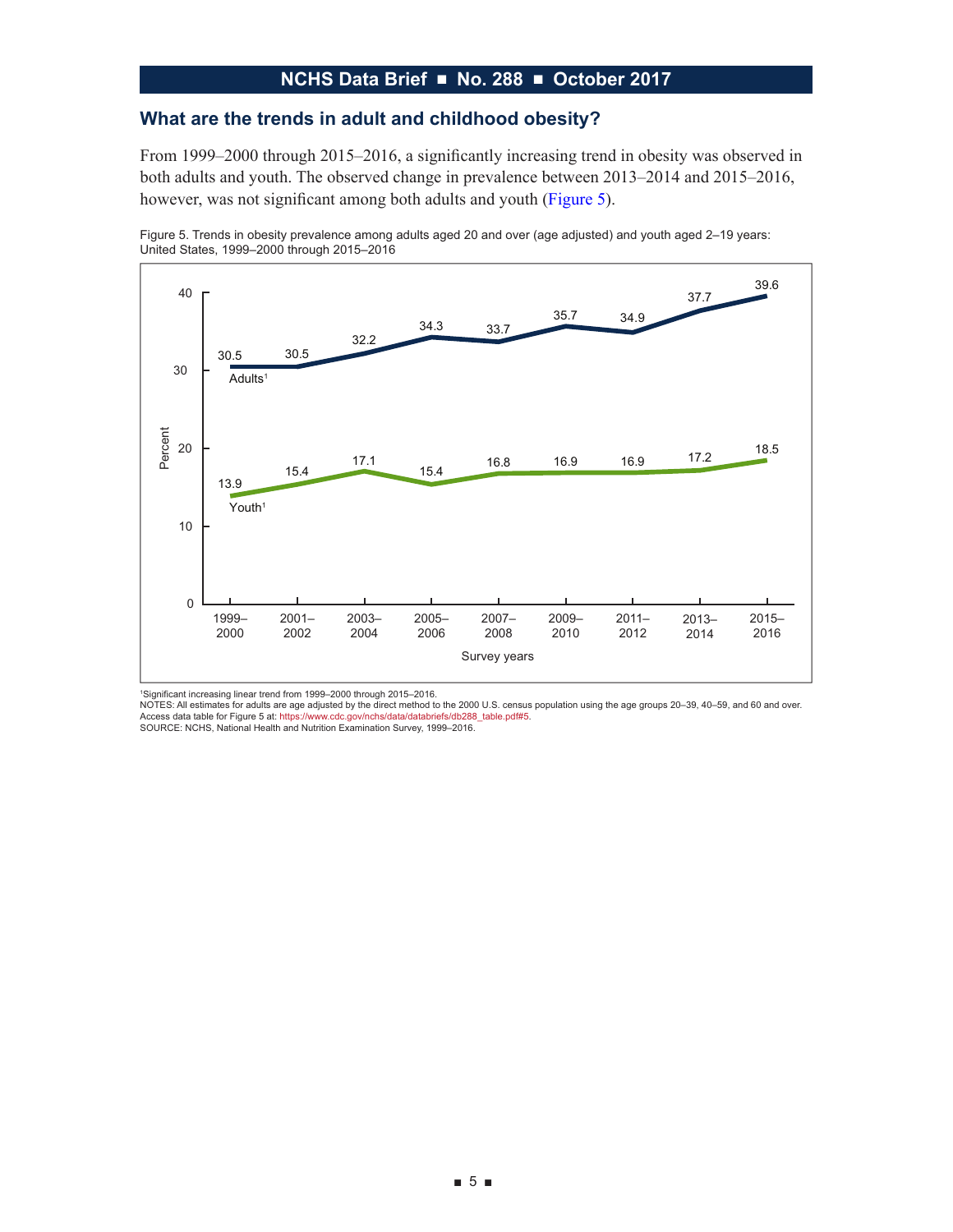#### **Summary**

The prevalence of obesity was 39.8% among adults and 18.5% among youth in the United States in 2015–2016. The prevalence of obesity was higher among adults aged 40–59 than among adults aged 20–39 overall and in both men and women. Among youth, the prevalence of obesity among those aged 2–5 years was lower compared with older children, and this pattern was seen in both boys and girls.

Women had a higher prevalence of obesity than men among non-Hispanic black, non-Hispanic Asian, and Hispanic adults, but not among non-Hispanic white adults. Among youth, there was no significant difference in obesity prevalence between boys and girls of the same race and Hispanic origin.

Overall, non-Hispanic black and Hispanic adults and youth had a higher prevalence of obesity compared with other race and Hispanic-origin groups. Obesity prevalence was lower among non-Hispanic Asian men and women compared with other race and Hispanic-origin groups. Among men, obesity prevalence was similar between non-Hispanic black and non-Hispanic white men, but obesity prevalence was higher among Hispanic men compared with non-Hispanic black men. For women, obesity prevalence was similar among non-Hispanic black and Hispanic women, and both groups had a higher prevalence of obesity than non-Hispanic white women. Among youth, obesity prevalence among non-Hispanic black and Hispanic youth was higher than both non-Hispanic white and non-Hispanic Asian youth. This pattern was similar among boys and girls, except Hispanic boys had a higher obesity prevalence than non-Hispanic black boys.

Obesity prevalence increased in both adults and youth during the 18 years between 1999–2000 and 2015–2016. Previous analyses showed no change in prevalence among youth between 2003–2004 and 2013–2014 ([2](#page-7-0)). In addition, the observed increase in prevalence between 2013–2014 and 2015–2016 was not significant among youth or adults.

Obesity is defined using cut points of body mass index (BMI). BMI does not measure body fat directly, and the relationship between BMI and body fat varies by sex, age, and race and Hispanic origin ([3,4](#page-7-0)). Morbidity and mortality risk may vary between different race and Hispanic-origin groups at the same BMI. Among some Asian subgroups, risk may begin to increase at a lower BMI compared with other race and Hispanic-origin groups, although study results have varied  $(5,6).$  $(5,6).$  $(5,6).$ 

The definition of obesity is based on BMI for both youth and adults, but the definitions are not directly comparable. Among adults, there is a set cut point based on health risk, while among children, the definition is statistical and is based on a comparison to a reference population ([7\)](#page-7-0).

The prevalence of obesity in the United States remains higher than the Healthy People 2020 goals of  $14.5\%$  among youth and  $30.5\%$  among adults  $(8)$ .

#### **Definition**

Obesity: BMI was calculated as weight in kilograms divided by height in meters squared, rounded to one decimal place. Obesity in adults was defined as a BMI of greater than or equal to 30. Obesity in youth was defined as a BMI of greater than or equal to the age- and sex-specific 95th percentile of the 2000 Centers for Disease Control and Prevention growth charts ([7\)](#page-7-0).

■ 6 ■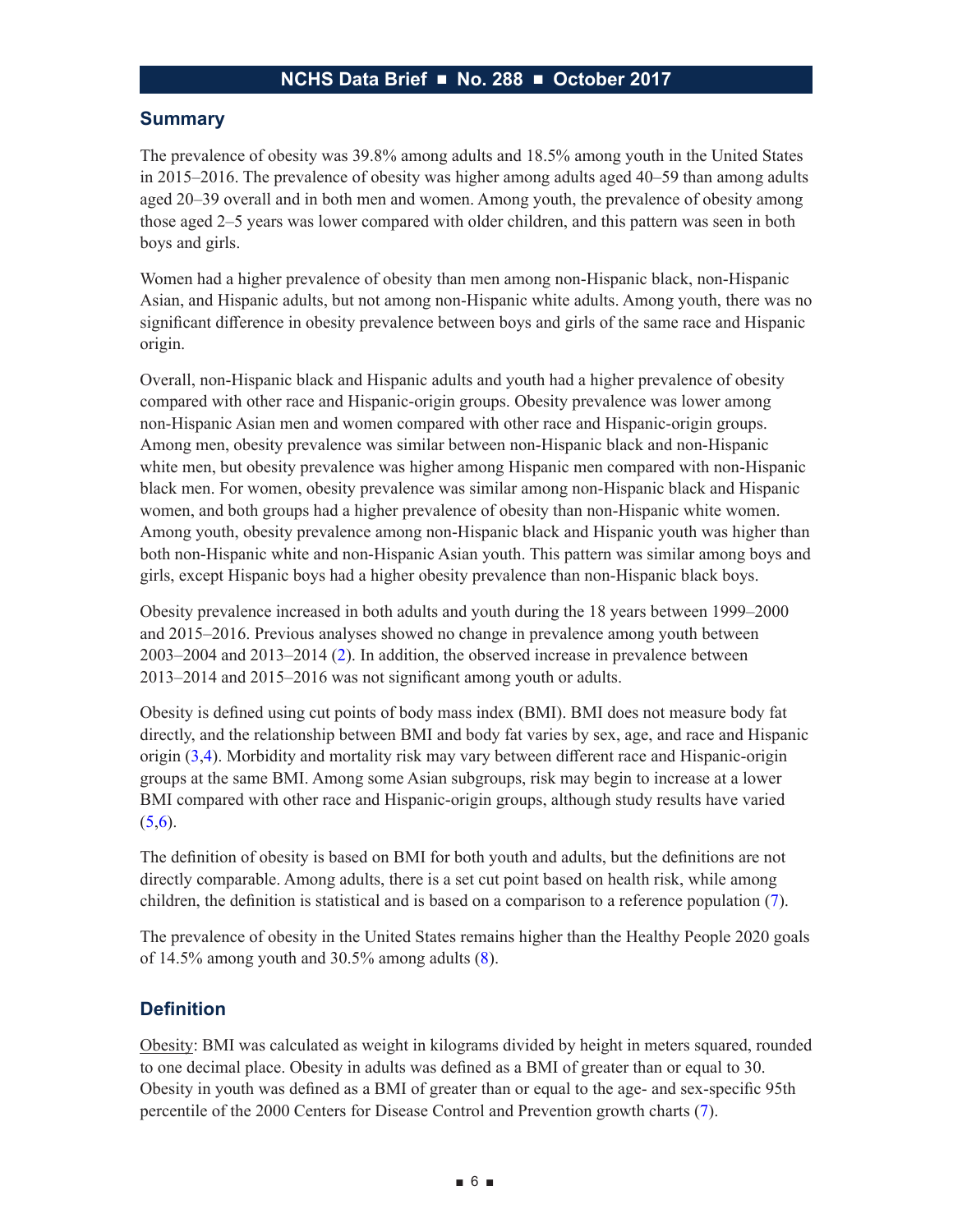#### <span id="page-6-0"></span>**Data source and methods**

Data from nine 2-year cycles of the National Health and Nutrition Examination Surveys (NHANES) (1999–2000, 2001–2002, 2003–2004, 2005–2006, 2007–2008, 2009–2010, 2011–2012, 2013–2014, and 2015–2016) were used for these analyses. Data from NHANES 2015–2016 were used to test differences between subgroups. This 2-year NHANES survey cycle provides the most recent estimates of obesity. However, the precision of the estimated prevalence of obesity and the ability to detect differences in the prevalence when a difference does exist are lower than when estimates are based on 4 years of data because of the smaller sample sizes. In testing for trends in obesity, orthogonal contrasts were used with the nine 2-year cycles.

NHANES is a cross-sectional survey designed to monitor the health and nutritional status of the civilian noninstitutionalized U.S. population ([9\)](#page-7-0). The survey consists of interviews conducted in participants' homes and standardized physical examinations, including measured height and weight, in mobile examination centers.

The NHANES sample is selected through a complex, multistage probability design. Starting in 2011, non-Hispanic black, non-Hispanic Asian, and Hispanic persons, among other groups, were oversampled to obtain reliable estimates for these population subgroups. Race- and Hispanic origin-specific estimates reflect individuals reporting only one race; those reporting more than one race are included in the total but are not reported separately.

Examination sample weights, which account for the differential probabilities of selection, nonresponse, and noncoverage, were incorporated into the estimation process. All variance estimates accounted for the complex survey design by using Taylor series linearization. Pregnant females were excluded from analyses.

Prevalence estimates for the adult population aged 20 and over were age adjusted using the direct method to the 2000 projected U.S. census population using the age groups 20–39, 40–59, and 60 and over. Differences between groups were tested using a univariate *t* statistic at the *p* < 0.05 significance level. All differences reported are statistically significant unless otherwise indicated. Adjustments were not made for multiple comparisons. Data management and statistical analyses were conducted using SAS System for Windows version 9.4 (SAS Institute, Inc., Cary, N.C.), SUDAAN version 11.0 (RTI International, Research Triangle Park, N.C.), and R version 3.4.1 (R Foundation for Statistical Computing, Vienna, Austria), including the R survey package ([10\)](#page-7-0) to account for the complex sample design.

#### **About the authors**

Craig M. Hales, Margaret D. Carroll, Cheryl D. Fryar, and Cynthia L. Ogden are with the National Center for Health Statistics, Division of Health and Nutrition Examination Surveys.

#### **References**

1. National Institutes of Health. National Heart, Lung, and Blood Institute. Clinical guidelines on the identification, evaluation, and treatment of overweight and obesity in adults—The evidence report. Obes Res 6(Suppl 2):51S–209S. 1998.